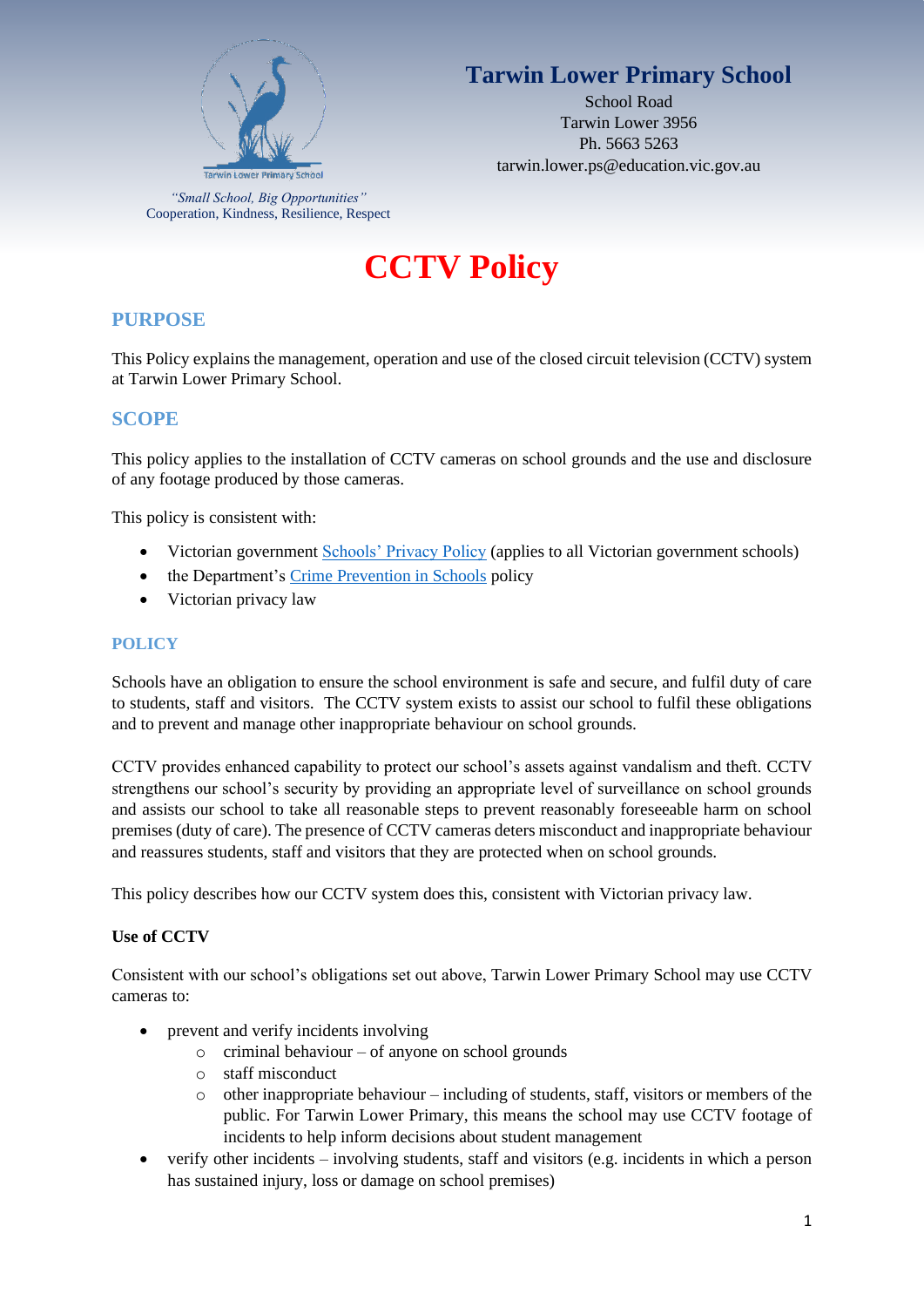• to provide the Principal with visual coverage during emergencies

CCTV cameras are NOT:

- hidden or covert
- located in private areas such as toilets, changing rooms or staff rooms
- used to monitor student or staff work performance

#### **Location of CCTV cameras in our school**

In our school, CCTV cameras are located in:

- school entrances
- ovals
- playgrounds
- outside school buildings

A notice is located near each CCTV camera which alerts people to the presence of the camera and this CCTV Policy.

#### **Access to CCTV footage**

CCTV footage is only accessed for the purposes set out in this policy (see 'Use of CCTV footage') and only by the following people:

- 1. the Principal or nominee, including people explicitly authorised by the Principal
- 2. central and regional Department staff, when required to assist the school for an above purpose
- 3. any other people permitted by law.

#### **Showing footage to staff, students and/or their parents involved in incidents**

When using CCTV for the purposes listed in this policy under the heading 'Use of CCTV' and only when appropriate, the Principal may show specific footage of an incident to those directly involved, including relevant staff, students and/or their parents.

This means that any person on school premises may be captured on CCTV footage of an incident that the Principal may subsequently show to staff, students and/or their parents.

The school cannot give copies of CCTV footage to staff, students, parents or any other parties. Any requests for a copy of CCTV footage must be made to the Department's Freedom of Information Unit, as set out below.

#### **Managing and securing the CCTV system**

The Principal or their nominee is responsible for managing and securing the CCTV system including:

- 1. operation of the CCTV system and ensuring it complies with this policy
- 2. considering the appropriate location and use of cameras and method for storing CCTV footage
- 3. maintaining and upgrading cameras when required.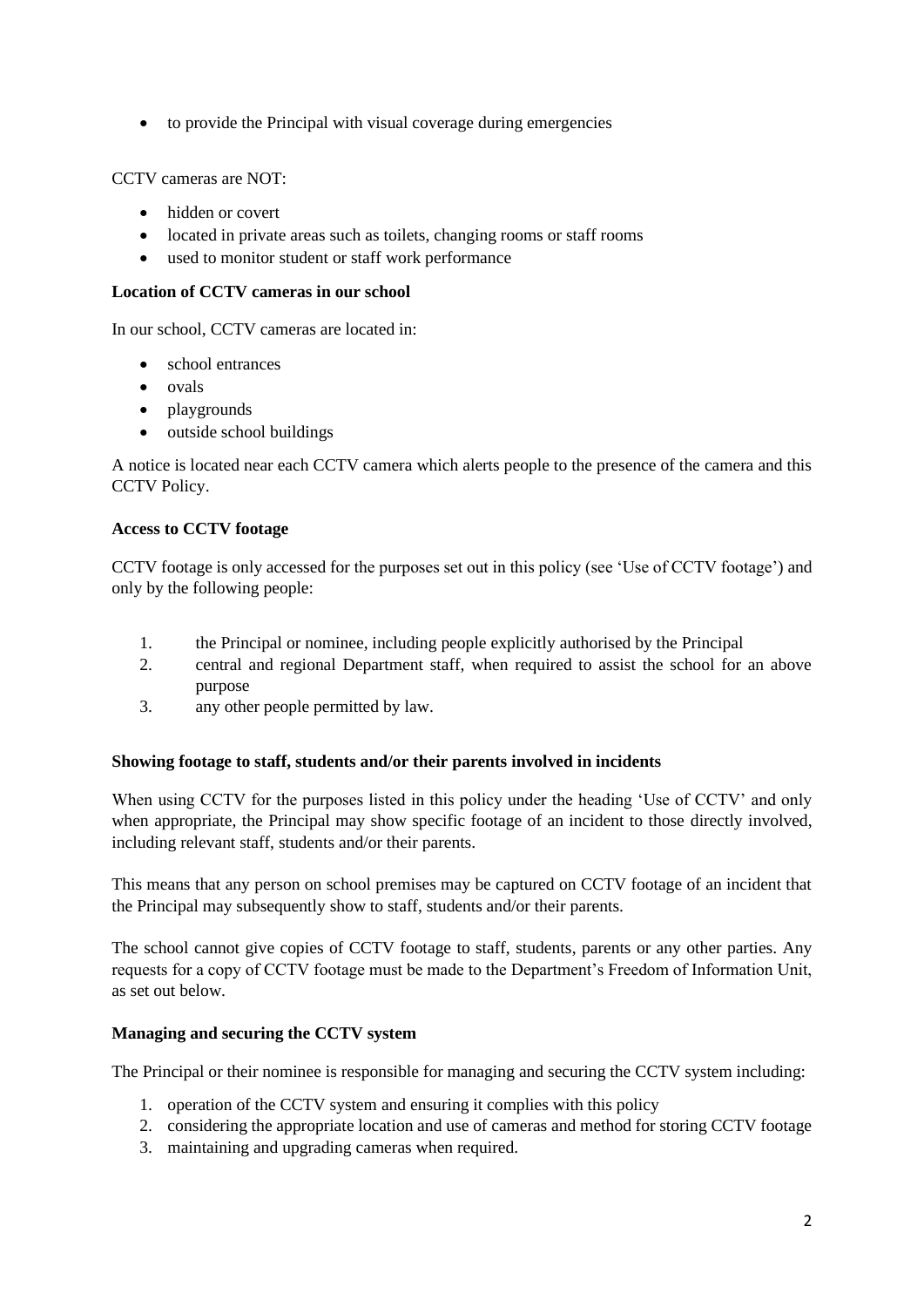#### **Ownership of CCTV footage**

The Department of Education and Training (the Department) owns our school's CCTV systems and CCTV footage.

#### **Disclosure of CCTV footage**

Our school may only disclose CCTV footage externally (i.e. external to the Department) as described in this policy or otherwise when permitted by law.

#### **Storage of Footage**

CCTV footage is kept for no more than 31 days. If our school has not used CCTV footage in any of the ways set out above, and there has been no request to view or access footage during this period, the footage is deleted.

Where CCTV footage has been used to verify an incident or where it is required to be retained for legal reasons, our school will manage and securely retain the footage in accordance with records management requirements as issued by the Public Records Office of Victoria.

#### **Access to information held about you**

To access information our school holds about you (on behalf of the Department), including any CCTV footage, please contact:

Freedom of Information Unit Department of Education and Training GPO Box 4367 MELBOURNE VIC 3001 Email: [foi@education.vic.gov.au](mailto:foi@education.vic.gov.au)

## **COMMUNICATION**

This policy will be communicated to our school community in the following ways:

- Available publicly on our school's website
- Included in staff induction processes and staff training
- Discussed at annual staff briefings/meetings
- Reminders in our school newsletter
- Hard copy available from school administration upon request

## **FURTHER INFORMATION AND RESOURCES**

- the Department's Policy and Advisory Library: [Crime Prevention in Schools](https://www2.education.vic.gov.au/pal/crime-prevention-schools/policy)
- the Department's Policy and Advisory Library: Photographing, Filming and Recording [Students](https://www2.education.vic.gov.au/pal/photographing-students/policy)
- [Schools' Privacy Policy](https://www.education.vic.gov.au/Pages/schoolsprivacypolicy.aspx)